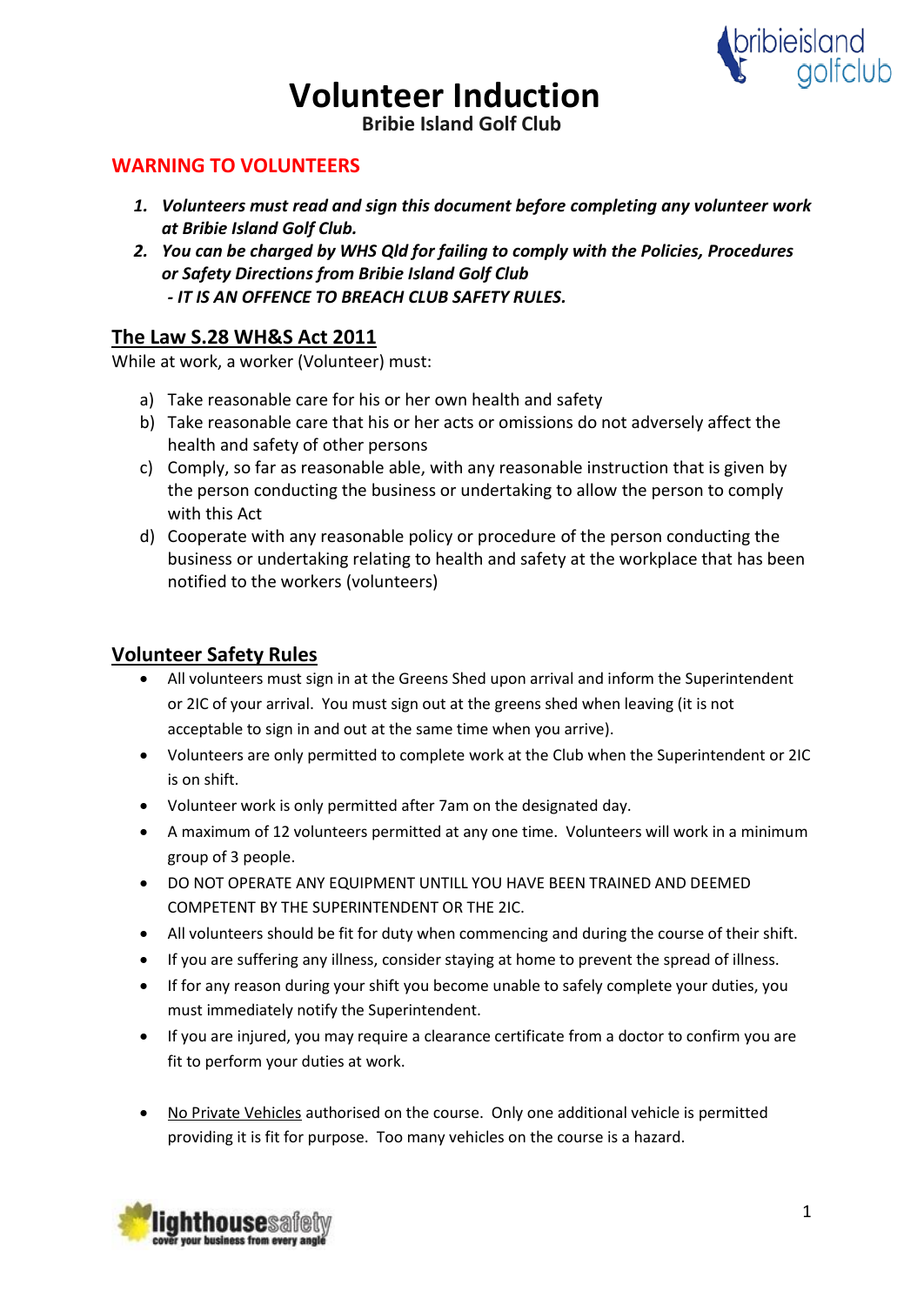

## **Medical Conditions**

As part of volunteering at Bribie Island Golf Club you are required to inform Management or the Superintendent of any medical condition, or medication that you are taking which may affect your ability to complete any task or use any equipment safely.

## **Stray Golf Balls**

You are likely to come across other golfers playing on the course. During these times, you must be vigilant and keep an awareness for stray golf balls. Hard hats are available in the greens shed are you are encouraged to wear them. If a golfer is teeing off or hitting on the range, you are required to allow them to play through and stand in a safe area.

## **Drugs and Alcohol**

Alcohol consumption or illegal drug use is **not permitted** before or during any volunteer work at the Golf Club. If you consume any alcohol or illegal drugs before or during volunteer work you are not permitted to use any equipment (tools, tractors, gators etc) and you must not complete any more work that day.

If you are taking medication for any reason which may affect your capacity to work safely you are obliged to inform the Superintendent or Management of the Club before completing any work. A decision will then be made regarding suitable duties (if any) that you may partake in.

## **First Aid**

In the event of injury, the following response must be followed:

- 1. Each group will have a portable first aid kit with them.
- 2. Leave your contact details at the sign in sheet so we can contact your group.
- 3. Contact a first aid officer by calling the Superintendent or Administration on the below numbers.
- 4. If necessary call an ambulance directly on 000.
- 5. Injured person/s must only be transported in an ambulance and not in a person's car, unless an ambulance is not available (take advice from the QAS).
- 6. If a member of the public is a doctor, nurse, or paramedic and they make themselves known, they may assist (in normal circumstances we will rely on the QAS for advice).

| First Aid Kits Located:                   | First aid kits are identified with this sign: |  |
|-------------------------------------------|-----------------------------------------------|--|
| <b>Administration Office</b><br>$\bullet$ |                                               |  |
| Pro Shop<br>$\bullet$                     |                                               |  |
| Bar                                       |                                               |  |
| Superintendent's Office<br>$\bullet$      |                                               |  |
| <b>First Aid Officers Contact Details</b> |                                               |  |
| Superintendent:<br>$\bullet$              |                                               |  |
| Office: (07) 34081457<br>$\bullet$        |                                               |  |

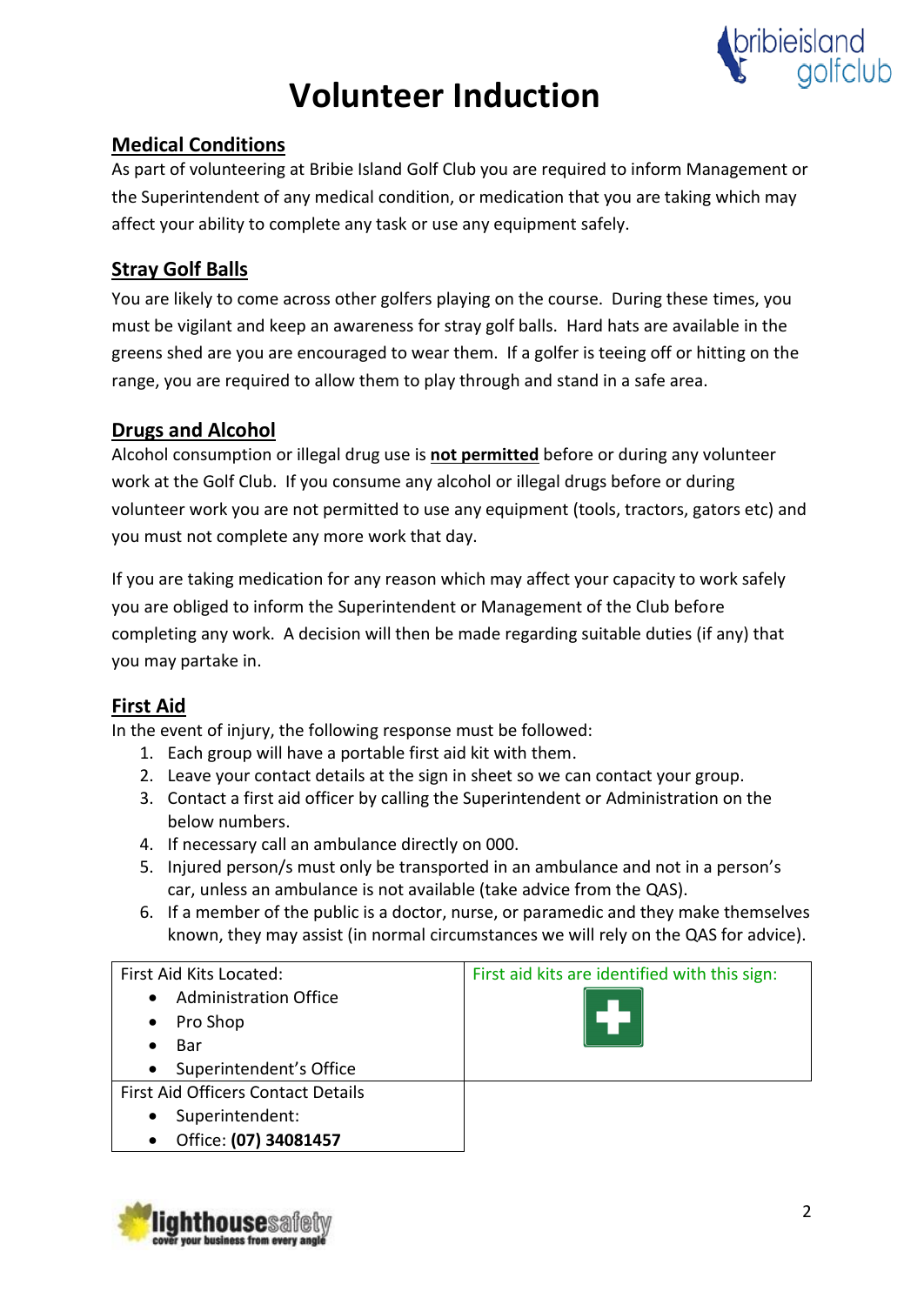

## **Incidents & Injuries**

- ALL hazardous incidents must be reported to the Superintendent, General Manager or Heath.
- The Superintendent will record the incident on a hazard/incident report form.
- All incidents will be reviewed, and control measures will be implemented.
- Failure to report any incidents, injuries, or near misses may result in you not being permitted to return to volunteer duties.

## **Personal Protective Equipment**

As a volunteer at the Golf Club you must be wearing the Personal Protective Equipment when completing any task on the course. The following listed PPE items are the minimum requirement

- Long Pants
- Steel Capped Shoes (or shoes with protective toes) (The only exception to this – Gardeners who are using small hand tools, i.e clippers, and not working near others doing heavier work. Fully covered shoes are still required).
- Eye Protection
- Gloves
- Hat/Sun Protection
- In addition someone in your group must have a phone or communication device on you which makes you contactable at all times.

Additional PPE is required depending on the equipment you are using. These PPE items are outlined in the Safe Work Procedures for that equipment.

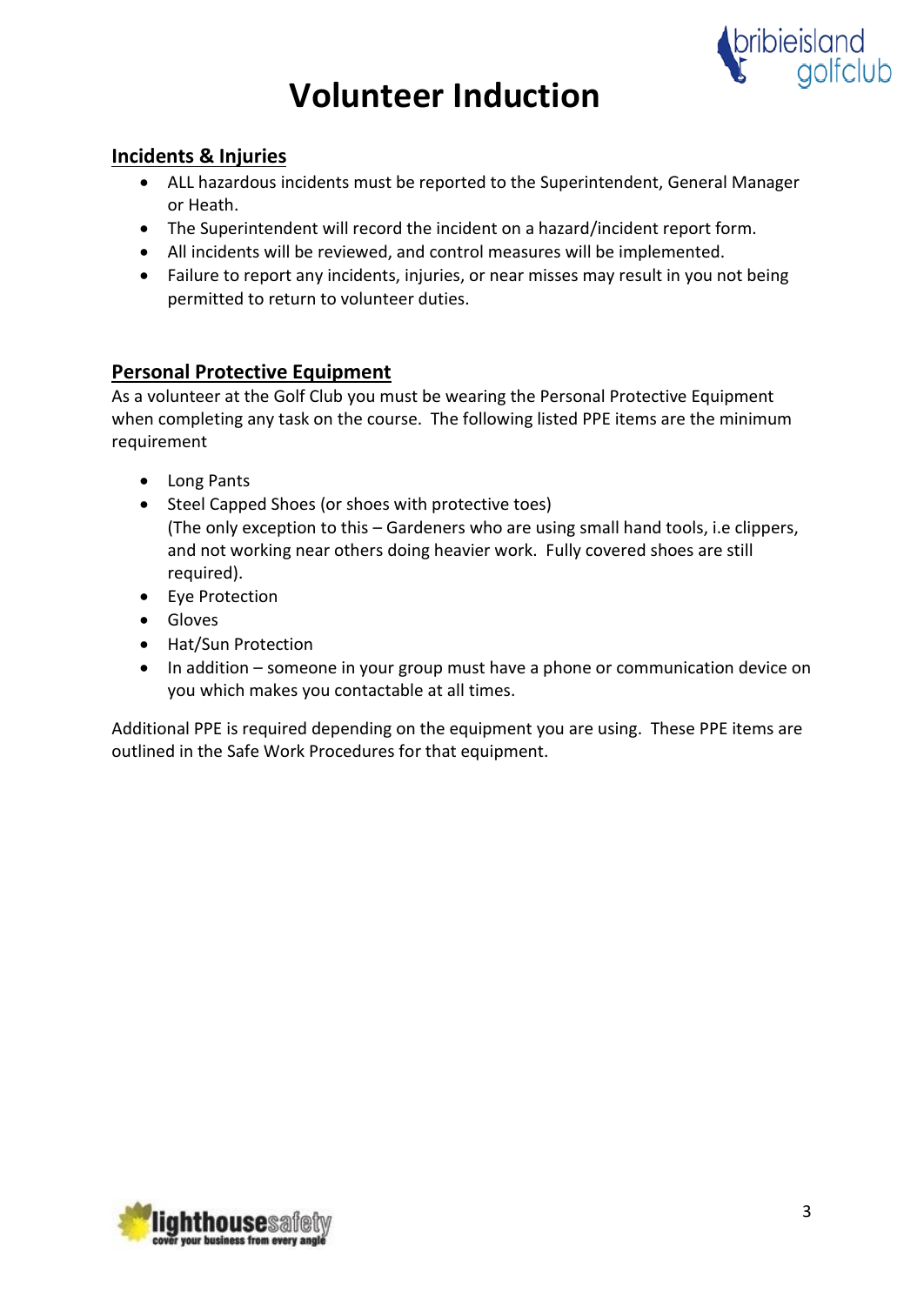

## **Safe Work Procedures**

Before any item of equipment can be used by a volunteer they must be deemed competent by the Superintendent of the 2IC. When deemed competent, the volunteers name will be recorded in the training register. Until they are recorded in the training register as being competent they are not permitted to use any item of equipment, tools, or machinery.

Safe Work Procedures look like this:

|                         | 10.<br>Kubota - Gator John Deere                                                                                      |
|-------------------------|-----------------------------------------------------------------------------------------------------------------------|
| Images                  |                                                                                                                       |
|                         |                                                                                                                       |
| Hazards                 | Interaction with plant and people                                                                                     |
|                         | Driving on slippery or uneven grounds<br>$\overline{a}$                                                               |
|                         | Lose items in tray falling onto the driver or passenger                                                               |
| <b>Risks</b>            | Uncontrolled movement of vehicle                                                                                      |
|                         | Personal injury                                                                                                       |
| <b>Risk Assessment</b>  | Date: 10.08.15<br>٧                                                                                                   |
| <b>Risk Rating</b>      | Medium                                                                                                                |
| <b>Control Measures</b> | 1. All operators must be trained and deemed competent prior<br>to unsupervised used of this vehicle.                  |
|                         | 2. Ensure you are wearing eye protection, hearing protection,<br>steel capped shoes, and sun protection.              |
|                         | 3. Always engage park brake when parked.                                                                              |
|                         | 4. Do not drive up steep slopes.                                                                                      |
|                         | 5. Do not put more than 300kg in the carry tray.                                                                      |
|                         | 6. Items in the tray must be secured.                                                                                 |
|                         | 7. Do not allow any tools or equipment to be overhanging<br>into driver/passenger cabin.                              |
|                         | 8. Passengers are not to ride in the tray.                                                                            |
|                         | 9. Be careful driving down hills (always reduce speed and<br>feather the brake).                                      |
|                         | 10. Do not drive across slopes, only up or down in direction of<br>the slope.                                         |
|                         | 11. Do not get on or off the gator while it is in motion – it must                                                    |
|                         | come to a complete stop before getting on or off.<br>12. Keep all limbs in the confines of the passenger/driver cabin |
|                         | while moving.                                                                                                         |

After being instructed on equipment use you will be required to sign the Training Register.

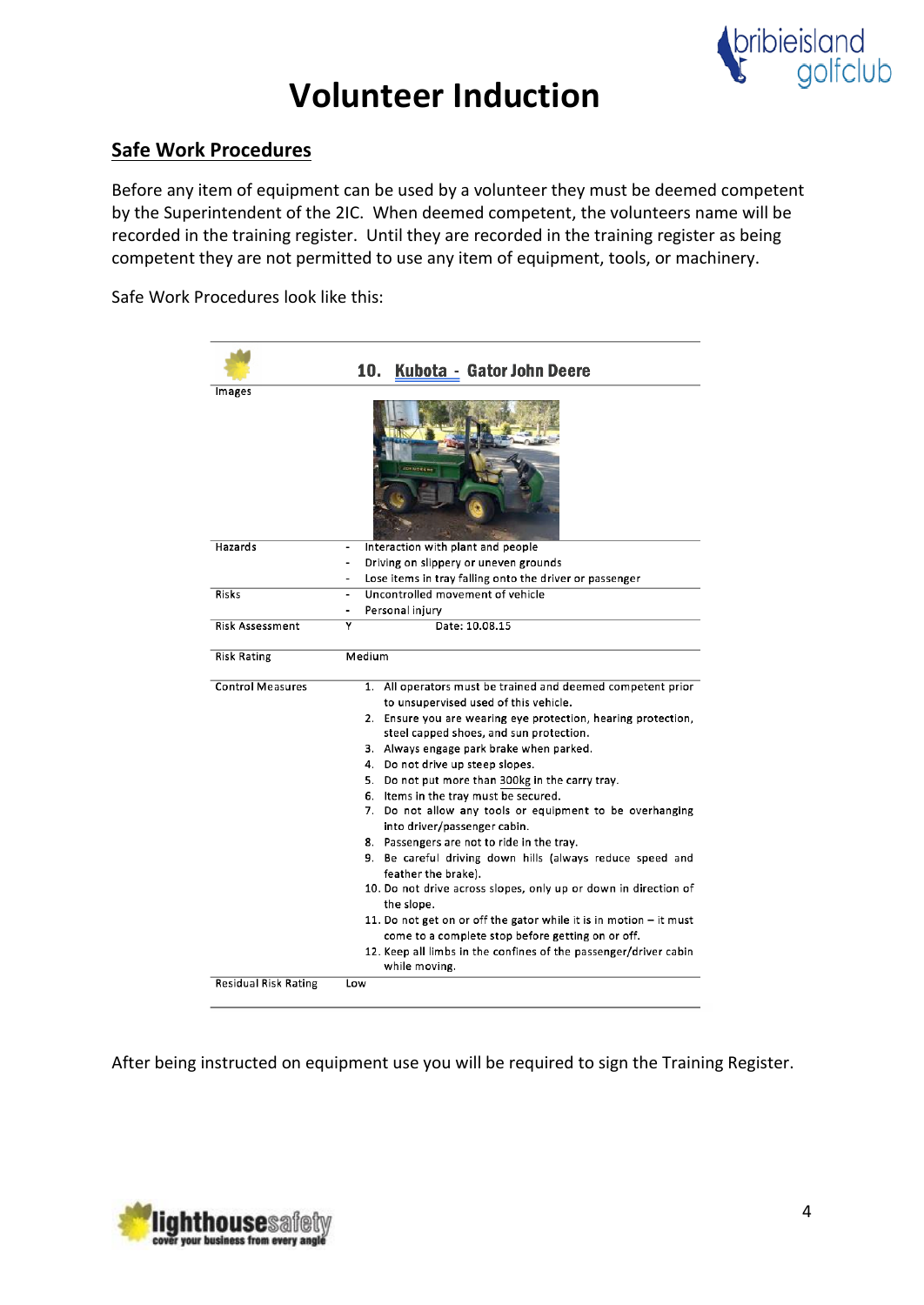

## **The Course Layout looks like this**



**Hazards to Note:** (to be advised by the superintendent)

- Water Ways
- **Bridges**
- Steep Slopes
- Exposure to Sun & Dehydration
- Snakes, Spiders and Insects
- Stray Golf Balls
- Working Around Other Vehicles

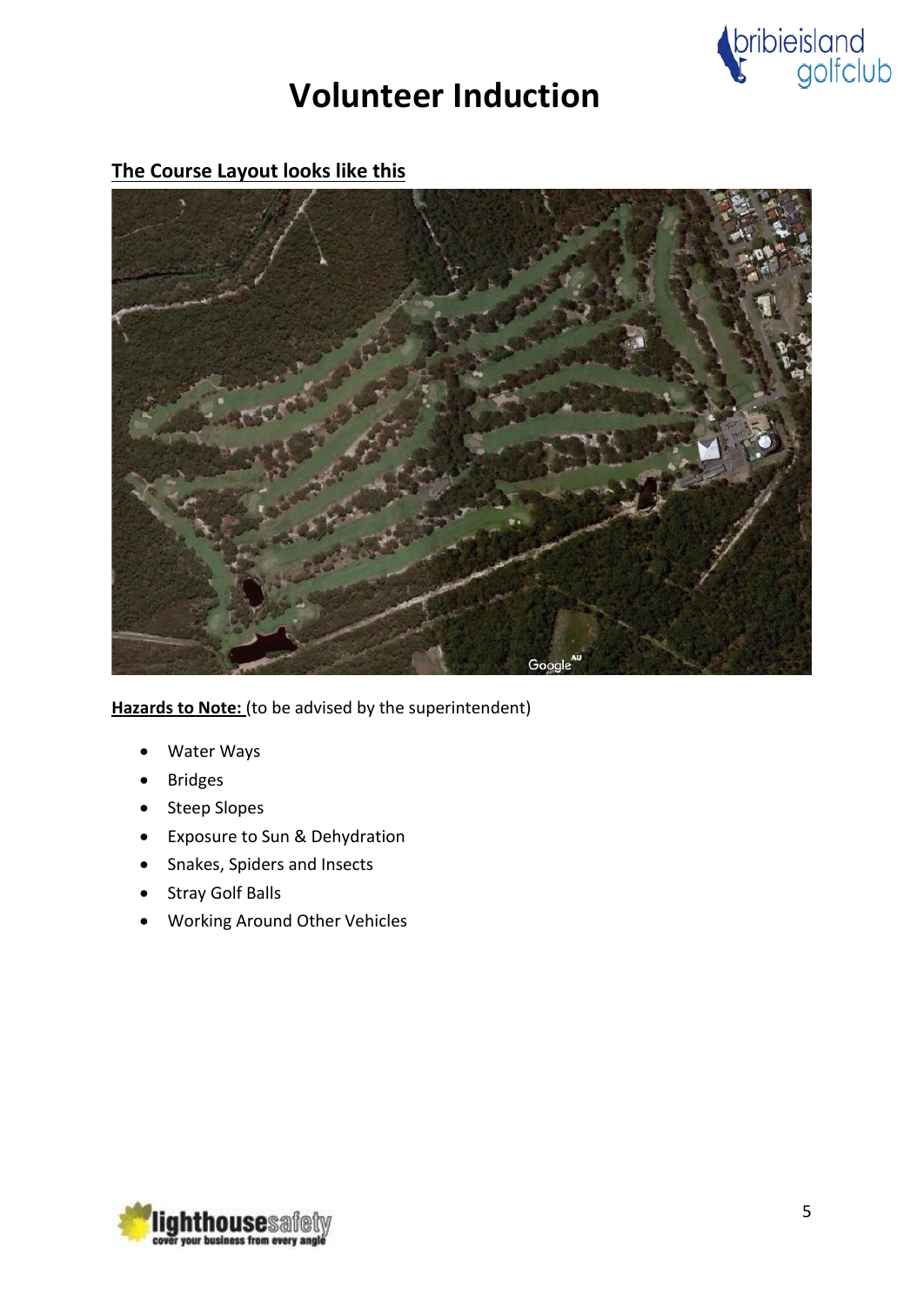

## **Electrical Safety**

All Volunteer's electrical equipment must be tested and tagged as required by legislation.

- Equipment should have a TEST tag on it (do not use equipment not tested and tagged).
- Never use piggy back leads or double adaptors.
- Check for defects such as frayed cords etc.
- Access to electric supply, control cabinets is strictly prohibited unless you are an authorised person.
- Always take extreme care when using electrical equipment around or near water.
- If there is a scenario whereby an electrical lead is required to cross a passageway or access way, then it MUST be managed in a way to eliminate any trip hazards.

## **Chemicals**

- You are not permitted to handle any chemicals on this Golf Course unless given specific permission from the Superintendent or 2IC.
- The Superintendent or 2IC will give clear instructions on how to use the Chemical and will prepare them safely before you are authorised to handle them.
- Additional Personal Protective Equipment is required to be worn when handling chemicals. These PPE requirements will be explained to you by the Superintendent or 2IC.
- You are required to comply with the safety information on the chemical label and Safety Data Sheet. This information will be provided to you by the Superintendent or 2IC.
- Any person that use the knapsack sprayer must be deemed competent before use.

## **Emergency**

In the case of an emergency situation remember the following Evacuation Procedure:

- 1. **REMOVE** People from Immediate Danger
- 2. **ALERT** Staff, Public, and the QFRS
- 3. **CONFINE FIRE & SMOKE** close doors and window (if safe to do so)
- 4. **EXTINGUISH** or control fire (if safe to do so)
- 5. **ASSEMBLY POINT –** move to assembly point

## **The Emergency Assembly Point is located on the Practice Putting Green.**

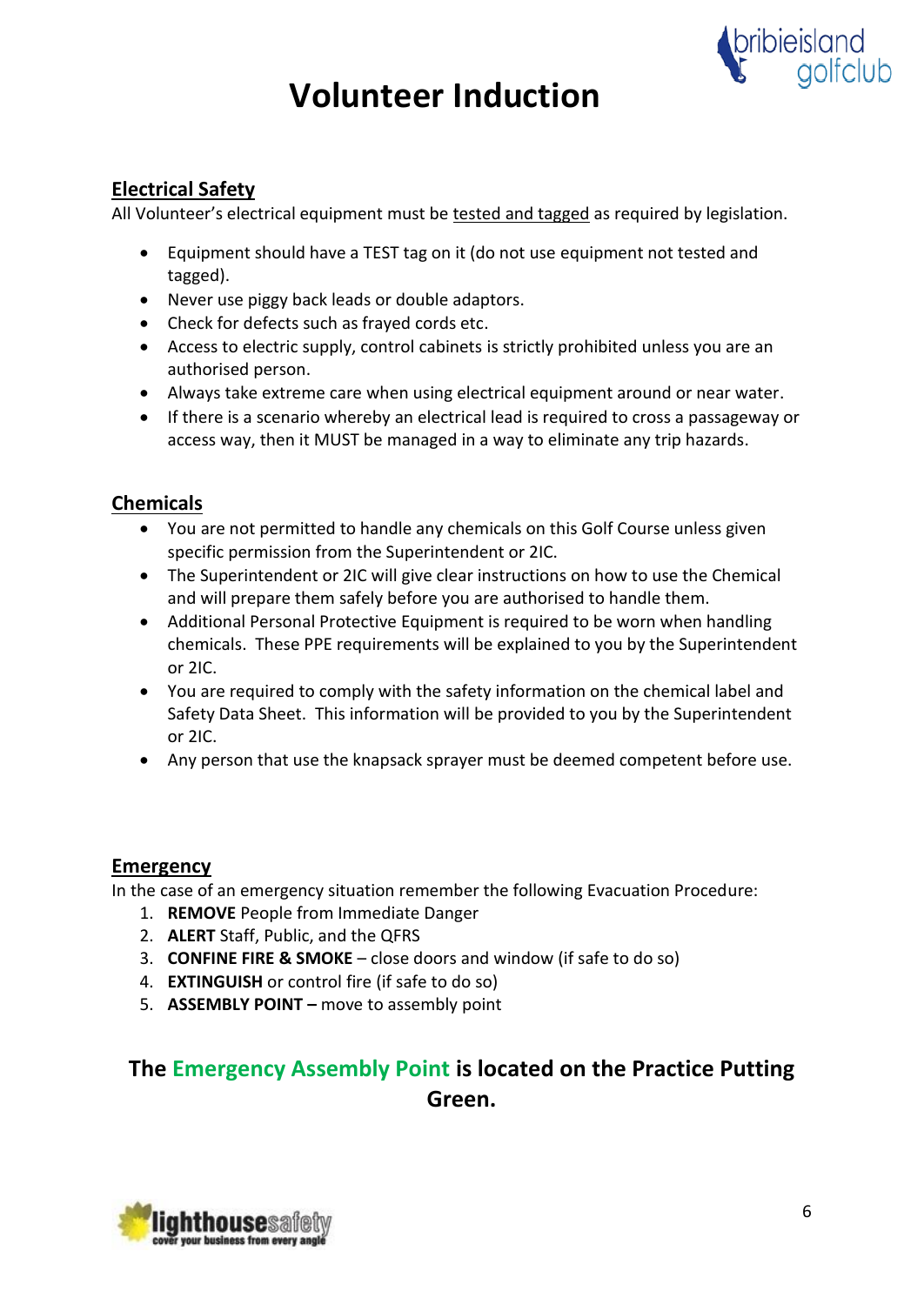

### **Classes of fire**

Fuels are divided into six classes. This method of categorising fuels into classes can help you with identification of the type of extinguishing medium required to extinguish a particular class of fire.

| <b>Class A fires</b> - are those which<br>involve carbonaceous solids. A<br>carbonaceous solid is one which<br>contains the chemical element carbon<br>as the basic fuel. This is probably the<br>most common type of fire encountered<br>by firefighters. |
|------------------------------------------------------------------------------------------------------------------------------------------------------------------------------------------------------------------------------------------------------------|
| Examples: Wood, paper, cloth,<br>rubber, plastics, grass, coal.                                                                                                                                                                                            |
| Class B fires - involve flammable and<br>combustible liquids.<br>Examples: Petrol, kerosene, oil, tar,<br>paint, wax.                                                                                                                                      |
| Class C fires - involve combustible<br>gases.<br>Examples: LPG - liquefied petroleum<br>gas, butane, propane; LNG - liquefied<br>natural gas, acetylene.                                                                                                   |
| Class D fires - involve combustible<br>metals.<br>Examples: Sodium, potassium,<br>magnesium and aluminium shavings.                                                                                                                                        |
| Electrical Fires - there is no 'official'<br>Class E fire. Electricity is not a fuel; it<br>does not burn like a fuel. However,<br>it is a dangerous complication at a<br>fire, because it is a source of heat and<br>potential electric shock.            |
| <b>Class F fires</b> - involve cooking oils<br>and fats.<br>Examples: Lard, vegetable oils                                                                                                                                                                 |

## Which one should I buy for my home?

#### Dry Chemical Powder (AB(E))

This type of extinguisher is suitable for most household fires due to its effectiveness against most types of fires.

A one kilogram Dry Chemical Fire Extinguisher will last approximately 10 to 12 seconds.

## **Positioning**

Fire extinguishers in the home should be stored so they are easy to get to but are away from areas likely to catch fire. For example, locate the fire extinguisher at the entrance to the kitchen, not inside the kitchen.

### **Recommended Maintenance**

- Choose a fire extinguisher approved by Australian Standards.
- Monitor the pressure gauge to ensure correct pressure.  $\bullet$
- Shake it occasionally to prevent the powder from ò settling.
- Ensure you read and follow the manufacturer's ٠ instructions.

### How do I use a fire extinguisher?

The easiest way to remember how to use a fire extinguisher is PASS.



### **Australian Standards**

AS/NZS 1841.1:2007 - Portable fire extinguishers -General requirements



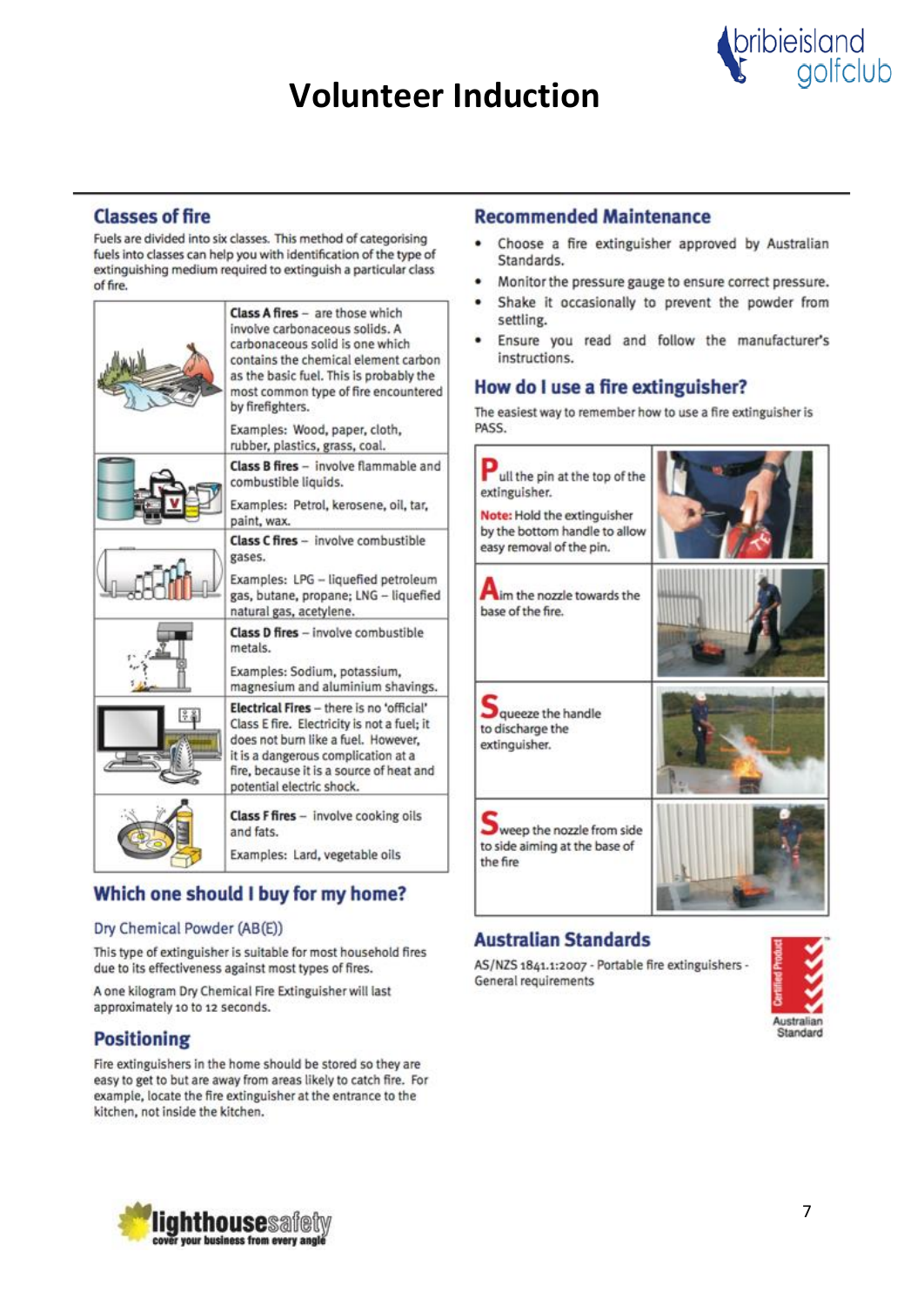

# FIRE EXTINGUISHERS

The purpose of this document is to provide information relating to fire extinguishers as a domestic fire safety measure.

### **Parts of a fire extinguisher**



### Use a fire extinguisher ONLY if:

- . you know that the extinguisher is suitable for use on the flammable materials involved in the fire;
- you have considered whether electricity is possibly ٠ involved and, if so, that the available extinguishing agent is non-conducting;
- you can extinguish the fire quickly; ٠
- you are not putting your safety at risk by staying in the vicinity of the fire; and
- all other persons have been evacuated from the area.  $\bullet$

#### **Types**

Fire extinguishers have a coloured band to denote their contents. They are:

- Red (water) (No band, all red) ٠
- Blue (foam)  $\bullet$
- White (powder)
- Black (carbon dioxide)
- Yellow (vaporising liquids) ٠
- Oatmeal (wet chemical)  $\bullet$

| Type of<br>Extinguisher | Colour<br>of band | Suitable for<br>(class of fire) | Comments                                                               |
|-------------------------|-------------------|---------------------------------|------------------------------------------------------------------------|
| Water                   | <b>All Red</b>    | А                               | Not safe on other<br>classes of fire.                                  |
| Foam                    | Blue              | BA                              | Not safe on other<br>classes of fire.                                  |
| Powder                  | White             | B, (E)                          | 'AB(E)' type powder<br>is also suitable on<br>Class A fires.           |
| Carbon<br>dioxide       | <b>Black</b>      | $(E)$ , $B$                     | Beware of discharge<br>pressure.<br>Has a noisy<br>and cold discharge. |
| Vaporising<br>liquid    | Yellow            | $(E)$ , A, B                    | Older types<br>(BCF) have been<br>withdrawn from<br>general use.       |
| Wet<br>chemical         | Oatmeal           | F. (A)                          | Older types (BCF)<br>have been with-<br>drawn from general<br>use.     |